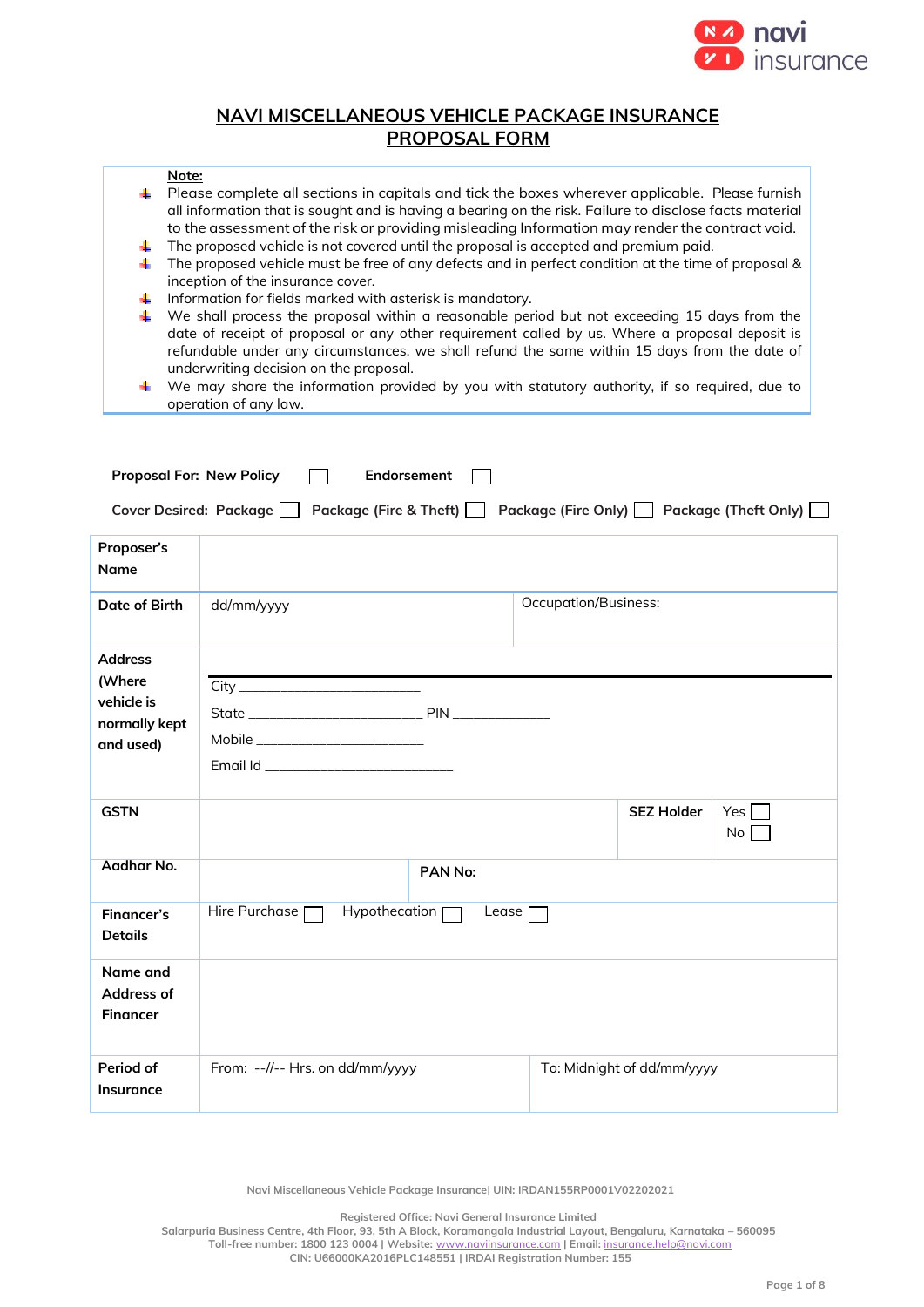

|                                                                                                                                                                    | Details of Vehicle:<br>Whether the vehicle is New or Second Hand at the time of Purchase:<br>Second Hand<br>New |                               |                                                                                |                                                           |                                                         |                          |                                                                                     |                                  |                                                       |                              |
|--------------------------------------------------------------------------------------------------------------------------------------------------------------------|-----------------------------------------------------------------------------------------------------------------|-------------------------------|--------------------------------------------------------------------------------|-----------------------------------------------------------|---------------------------------------------------------|--------------------------|-------------------------------------------------------------------------------------|----------------------------------|-------------------------------------------------------|------------------------------|
| Date of<br><b>Purchase:</b>                                                                                                                                        | $\Box$<br>D                                                                                                     | $M$ $M$ $Y$                   | Y                                                                              |                                                           |                                                         |                          |                                                                                     |                                  |                                                       |                              |
| *Vehicle Type: Indigenous                                                                                                                                          |                                                                                                                 |                               |                                                                                | Imported                                                  |                                                         |                          |                                                                                     |                                  |                                                       |                              |
| *Purpose for the which vehicle will be used:<br><b>Goods Carrying (Private Carrier)</b><br>Private & Commercial Purpose<br>Any Other - Please specify              |                                                                                                                 |                               |                                                                                |                                                           | Goods Carrying (Public Carrier) [<br>Passenger carrying |                          |                                                                                     |                                  | Within Own Premises [                                 |                              |
| REGN.<br>No                                                                                                                                                        | Eng<br>ine<br><b>No</b>                                                                                         | Chassis <sup>YOM</sup><br>No. |                                                                                | <b>Make</b>                                               | <b>Model</b>                                            | CC/H<br>P/<br><b>GVW</b> | Licensed<br>Seating/<br>carrying<br>Capacity<br>Including<br>driver<br>&<br>Cleaner | <b>Type</b><br>of<br><b>Body</b> | Date<br>of<br>Registrati<br>on/Date<br>of<br>Purchase | Place of<br>registrat<br>ion |
|                                                                                                                                                                    |                                                                                                                 |                               |                                                                                |                                                           |                                                         |                          |                                                                                     |                                  |                                                       |                              |
| Fuel Type:<br>(Tick Wherever applicable)                                                                                                                           |                                                                                                                 |                               | <b>Diesel</b><br><b>LPG</b><br>Petrol<br><b>CNG</b><br><b>Battery</b>          |                                                           |                                                         |                          |                                                                                     |                                  |                                                       |                              |
|                                                                                                                                                                    | <b>Geographical Location:</b>                                                                                   |                               |                                                                                |                                                           |                                                         |                          |                                                                                     |                                  |                                                       |                              |
| Type of Road where Vehicle would normally ply:<br><b>Hilly Road</b><br>National/State Highways<br>City-Town Roads<br>District Road<br>Any Other - Please specify _ |                                                                                                                 |                               |                                                                                |                                                           |                                                         |                          |                                                                                     |                                  |                                                       |                              |
| Nature of Goods carried Normally: Hazardous<br>Non-Hazardous<br>If Hazardous, name of hazardous material:                                                          |                                                                                                                 |                               |                                                                                |                                                           |                                                         |                          |                                                                                     |                                  |                                                       |                              |
| *Type of Permit<br>(Goods Carrying Vehicle):                                                                                                                       |                                                                                                                 |                               | National<br>State<br>Others___________<br>Local<br>Zonal<br><b>Hilly Areas</b> |                                                           |                                                         |                          |                                                                                     |                                  |                                                       |                              |
|                                                                                                                                                                    |                                                                                                                 |                               |                                                                                |                                                           |                                                         |                          |                                                                                     |                                  |                                                       |                              |
|                                                                                                                                                                    | Permit Number____________ valid upto<br>$\Box$<br>$D$ M M Y<br>Y                                                |                               |                                                                                |                                                           |                                                         |                          |                                                                                     |                                  |                                                       |                              |
| *Type of Permit (Passenger<br><b>Carrying Vehicle):</b>                                                                                                            |                                                                                                                 |                               |                                                                                | Stage Carriage                                            |                                                         |                          | Contract Carriage                                                                   |                                  | Others______________                                  |                              |
| Do you have PUC Certificate?                                                                                                                                       |                                                                                                                 |                               |                                                                                | <b>NO</b><br><b>YES</b><br>If Yes, please provide PUC No. |                                                         |                          |                                                                                     |                                  |                                                       |                              |
|                                                                                                                                                                    |                                                                                                                 |                               | valid upto                                                                     | $D \mid$                                                  | $D$ M M Y                                               |                          |                                                                                     |                                  |                                                       |                              |

**Registered Office: Navi General Insurance Limited**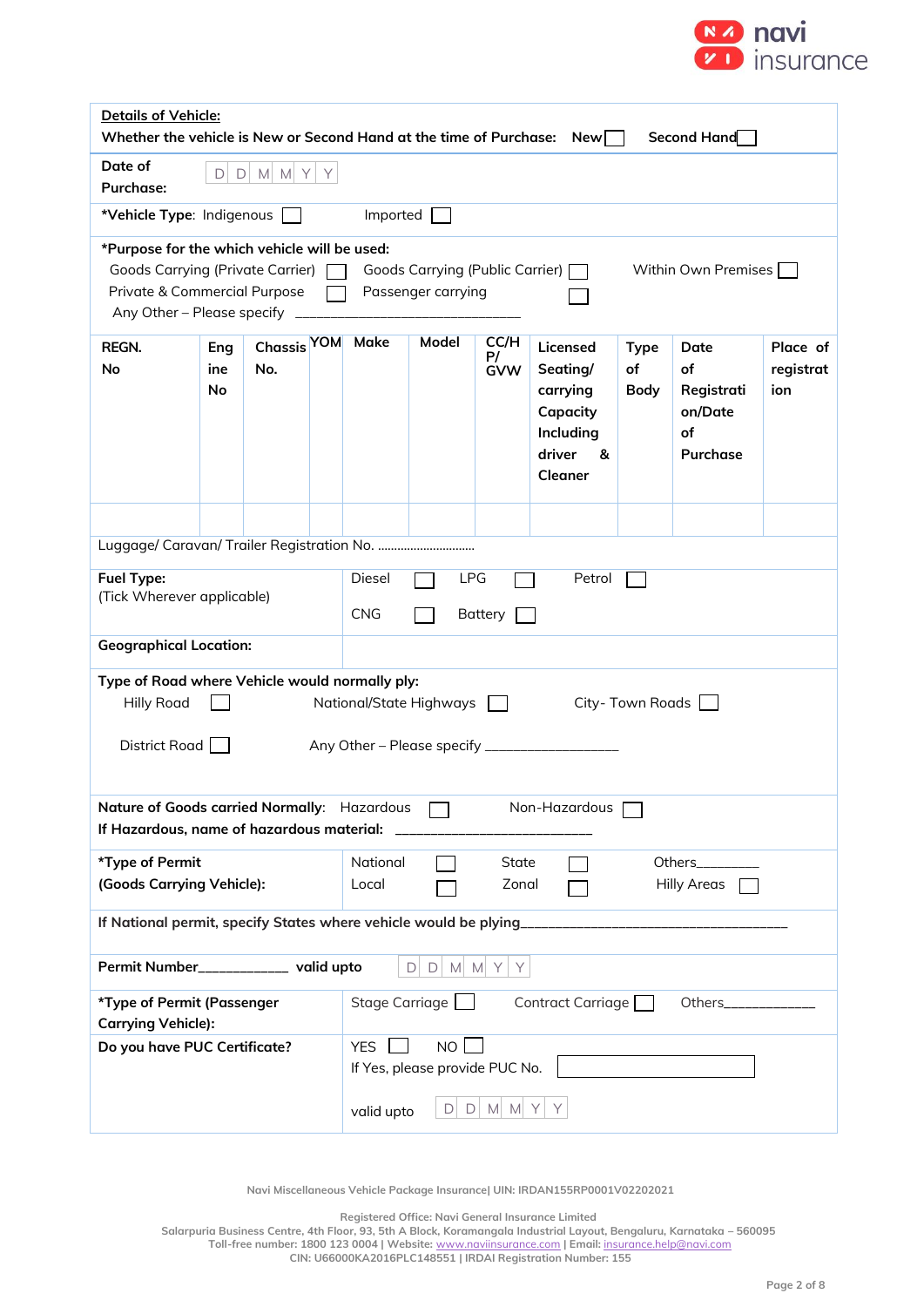

| <b>YES</b><br>Do you have Fitness Certificate?<br>NO<br>If Yes, please provide Fitness certificate<br>No.<br>$D$ M M Y<br>D<br>Y<br>valid upto<br>Vehicle will be used within own premises<br>YES I<br>NO <sub>1</sub> |                                                                    |      |       |      |            |                                                                                                               |  |  |  |
|------------------------------------------------------------------------------------------------------------------------------------------------------------------------------------------------------------------------|--------------------------------------------------------------------|------|-------|------|------------|---------------------------------------------------------------------------------------------------------------|--|--|--|
|                                                                                                                                                                                                                        | (Only if not licensed for general road use by RTO)                 |      |       |      |            |                                                                                                               |  |  |  |
|                                                                                                                                                                                                                        | authorities for the purpose of public transport? $YES$             |      |       | NO   |            | *Is the vehicle owned/hired/leased/permitted or likely to be owned /hired/leased/permitted by state transport |  |  |  |
| <b>Insured Declared Value*</b>                                                                                                                                                                                         |                                                                    |      |       |      |            | Amount (₹)                                                                                                    |  |  |  |
| 1.                                                                                                                                                                                                                     | <b>Insured Declared Value of Vehicle</b>                           |      |       |      |            | ₹                                                                                                             |  |  |  |
| 2.                                                                                                                                                                                                                     | Non-Electrical Accessories (other Than manufacturer fitted)        |      |       |      |            |                                                                                                               |  |  |  |
| Sr. No.                                                                                                                                                                                                                | <b>Items Description</b><br>IDV in $(3)$                           |      |       |      |            |                                                                                                               |  |  |  |
| 1                                                                                                                                                                                                                      |                                                                    |      |       |      |            |                                                                                                               |  |  |  |
| $\overline{2}$                                                                                                                                                                                                         | ₹                                                                  |      |       |      |            |                                                                                                               |  |  |  |
| 3                                                                                                                                                                                                                      |                                                                    |      |       |      |            |                                                                                                               |  |  |  |
| Total                                                                                                                                                                                                                  |                                                                    |      |       |      |            |                                                                                                               |  |  |  |
| 3.                                                                                                                                                                                                                     | Electrical/Electronic Accessories (Other than manufacturer fitted) |      |       |      |            |                                                                                                               |  |  |  |
| Sr. No.                                                                                                                                                                                                                | <b>Items</b><br><b>Description</b>                                 | Make | Model | Year | IDV in (₹) |                                                                                                               |  |  |  |
| 1.                                                                                                                                                                                                                     |                                                                    |      |       |      |            |                                                                                                               |  |  |  |
| 2.                                                                                                                                                                                                                     |                                                                    |      |       |      |            | ₹                                                                                                             |  |  |  |
| 3.                                                                                                                                                                                                                     |                                                                    |      |       |      |            |                                                                                                               |  |  |  |
| Total                                                                                                                                                                                                                  |                                                                    |      |       |      |            |                                                                                                               |  |  |  |
| <b>External CNG/LPG kit (Not Provided by manufacturer)</b><br>4.                                                                                                                                                       |                                                                    |      |       |      |            | ₹                                                                                                             |  |  |  |
| Side Car(Two Wheelers)/ Trailers (Private Cars)<br>5.                                                                                                                                                                  |                                                                    |      |       |      |            | ₹                                                                                                             |  |  |  |
| <b>Total IDV</b><br>6.                                                                                                                                                                                                 |                                                                    |      |       |      |            | ₹                                                                                                             |  |  |  |

**Registered Office: Navi General Insurance Limited**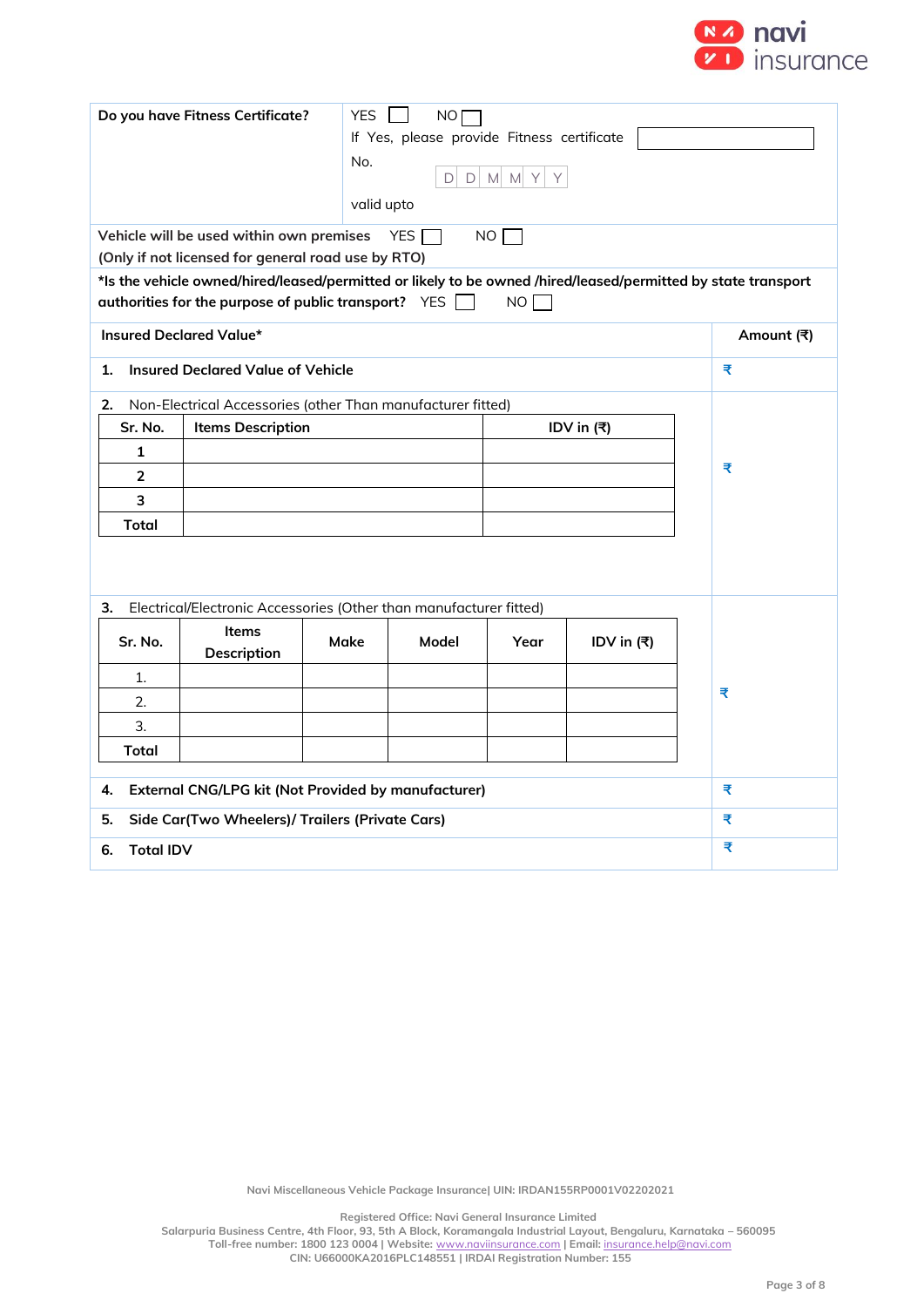

#### **Note:**

The Insured's Declared Value (IDV) of the vehicle will be deemed to be the 'SUM INSURED' for the purpose of this tariff and it will be fixed at the commencement of each policy period for each insured vehicle.

The IDV of the vehicle is to be fixed on the basis of manufacturers listed selling price of the brand and model as the vehicle proposed for insurance at the commencement of insurance /renewal and adjusted for depreciation (as per schedule specified below). The IDV of the side car(s) and / or accessories, if any, fitted to the vehicle but not included in the manufacturer's listed selling price of the vehicle is / are also likewise to be fixed.

The schedule of age-wise depreciation as shown below is applicable for the purpose of Total Loss/ Constructive Total Loss (TL/ CTL) claims only. A vehicle will be considered to be a CTL where the aggregate cost of retrieval and / or repair of the vehicle subject to terms and conditions of the policy exceeds 75% of the IDV.

| <b>AGE OF VEHICLE</b>                       | % OF DEPRECIATION FOR FIXING IDV |
|---------------------------------------------|----------------------------------|
| Not exceeding 6 months                      | 5%                               |
| Exceeding 6 months but not exceeding 1 year | 15%                              |
| Exceeding 1 year but not exceeding 2 years  | 20%                              |
| Exceeding 2 year but not exceeding 3 years  | 30%                              |
| Exceeding 3 year but not exceeding 4 years  | 40%                              |
| Exceeding 4 year but not exceeding 5 years  | 50%                              |

Note. **IDV of obsolete models of vehicles (i.e. Models which the manufacturers have discontinued to manufacture) and vehicles beyond 5 years of age will be determined on the basis of an understanding between the insurer and the insured.**

|                                                                                                         | <b>PREVIOUS INSURER DETAILS*</b>                  |      |                                                                                                                                           |                                                  |                                                                                                          |  |  |
|---------------------------------------------------------------------------------------------------------|---------------------------------------------------|------|-------------------------------------------------------------------------------------------------------------------------------------------|--------------------------------------------------|----------------------------------------------------------------------------------------------------------|--|--|
| Date of<br>Name &<br>Policy<br>Address of<br>Number<br>Expiry<br>the Policy<br><b>Issuing</b><br>Office |                                                   |      | Type of<br>Cover.                                                                                                                         | Lodged during the Preceding 5<br>Claims<br>Years |                                                                                                          |  |  |
|                                                                                                         | Liability<br>Only/Packa<br>ge/Others<br>(Specify) | Year | <b>Number</b>                                                                                                                             | Amount                                           |                                                                                                          |  |  |
|                                                                                                         |                                                   |      |                                                                                                                                           |                                                  |                                                                                                          |  |  |
|                                                                                                         |                                                   |      |                                                                                                                                           |                                                  |                                                                                                          |  |  |
|                                                                                                         |                                                   |      |                                                                                                                                           |                                                  |                                                                                                          |  |  |
|                                                                                                         |                                                   |      |                                                                                                                                           |                                                  |                                                                                                          |  |  |
|                                                                                                         |                                                   |      |                                                                                                                                           |                                                  |                                                                                                          |  |  |
|                                                                                                         |                                                   |      | Are you entitled to a NO CLAIM BONUS from your previous insurer -<br>If YES_________% please attach renewal notice from previous insurer. |                                                  | Yes $\mathsf{\Gamma}$<br>$\mathsf{No}\,\Gamma$                                                           |  |  |
|                                                                                                         |                                                   |      |                                                                                                                                           |                                                  | Has any Insurance Company Ever Declined/Cancelled /Refused Renewal/Imposed special condition or excess – |  |  |
|                                                                                                         | Yes/No If Yes, reason and details thereof:        |      |                                                                                                                                           |                                                  |                                                                                                          |  |  |

**Navi Miscellaneous Vehicle Package Insurance| UIN: IRDAN155RP0001V02202021**

**Registered Office: Navi General Insurance Limited**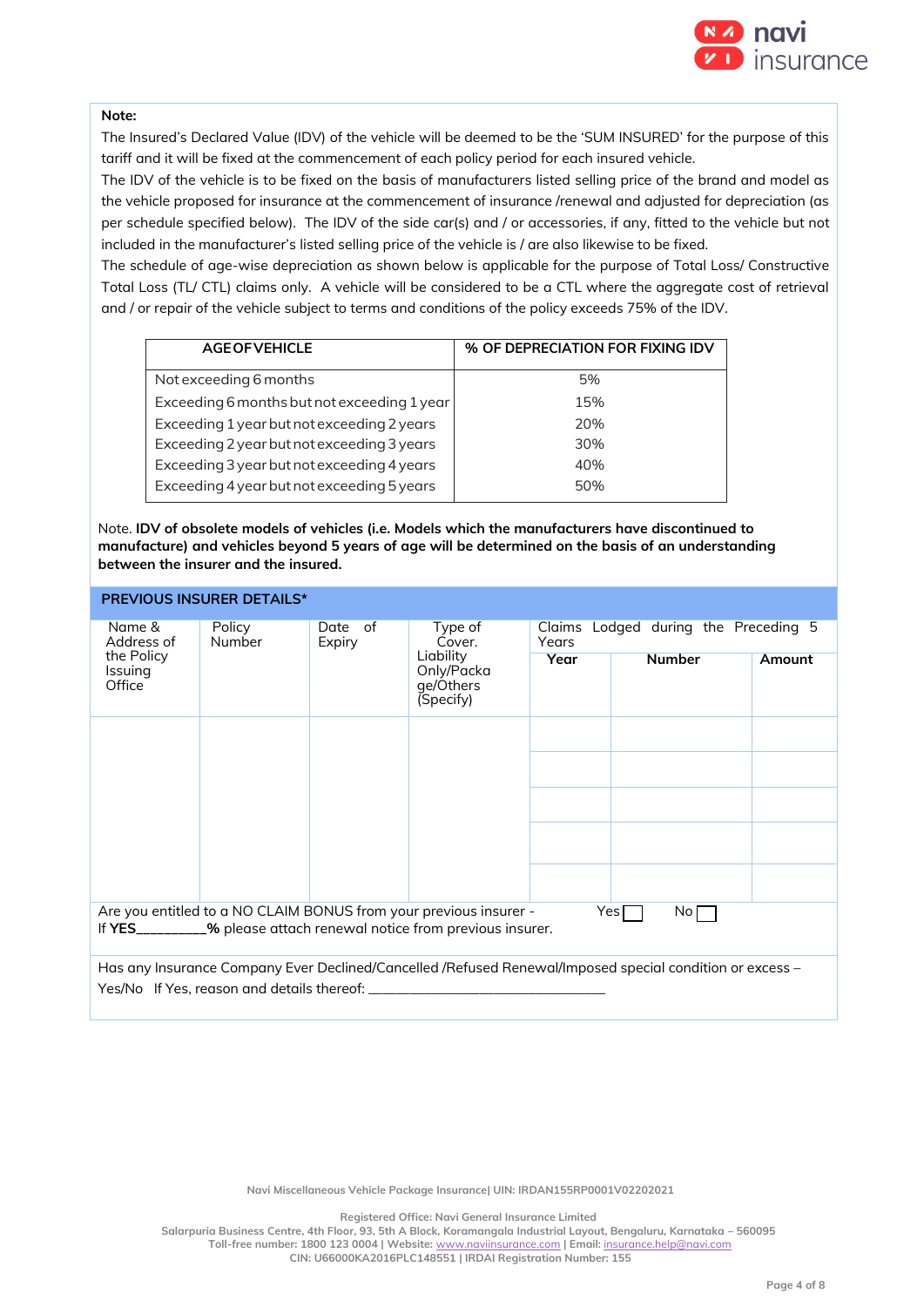

|                                          | <b>Personal Accident Cover for Owner Driver is</b>                           |                                            |  |  |  |  |
|------------------------------------------|------------------------------------------------------------------------------|--------------------------------------------|--|--|--|--|
|                                          | compulsory. Please give details of                                           | Name of the Nominee & Age<br>(a)           |  |  |  |  |
| nomination:                              |                                                                              | Relationship<br>(b)                        |  |  |  |  |
|                                          |                                                                              | Name of the Appointee<br>(c)               |  |  |  |  |
| <u>Note:</u><br>1.                       | Personal Accident cover for Owner                                            | (If Nominee is a Minor)                    |  |  |  |  |
|                                          | Driver is compulsory for Sum Insured                                         |                                            |  |  |  |  |
|                                          | of Rs.15,00,000/                                                             | Relationship to the Nominee<br>(d)<br>÷    |  |  |  |  |
| 2.                                       | Compulsory PA cover to owner driver                                          |                                            |  |  |  |  |
|                                          | cannot be granted where a vehicle is                                         |                                            |  |  |  |  |
|                                          | owned by a company, a partnership                                            |                                            |  |  |  |  |
|                                          | firm or a similar body corporate or                                          |                                            |  |  |  |  |
|                                          | where the owner-driver does not hold                                         |                                            |  |  |  |  |
| 3.                                       | an effective driving license.<br>Do you already have a 24 hour               |                                            |  |  |  |  |
|                                          | Personal Accident cover against                                              | Yes/No, if yes, Sum Insured:               |  |  |  |  |
|                                          | Death and Permanent Disability                                               |                                            |  |  |  |  |
|                                          | (Total and Partial) for Capital Sum                                          |                                            |  |  |  |  |
|                                          | Insured of at least Rs.15 lacs?                                              |                                            |  |  |  |  |
|                                          | <b>EXTENSIONS</b>                                                            |                                            |  |  |  |  |
|                                          | (Tick on relevant option and provide details wherever applicable)            |                                            |  |  |  |  |
|                                          |                                                                              |                                            |  |  |  |  |
|                                          | Whether extension of geographical area to                                    | Yes/No                                     |  |  |  |  |
|                                          | the following countries?                                                     | If 'Yes' state, the name of the countries. |  |  |  |  |
|                                          | (Bangladesh, Bhutan, Maldives, Nepal,                                        | 1)                                         |  |  |  |  |
|                                          | Pakistan and Sri Lanka.)                                                     | 2)                                         |  |  |  |  |
|                                          |                                                                              | _________________________<br>3)            |  |  |  |  |
|                                          |                                                                              |                                            |  |  |  |  |
|                                          | Do you wish to cover Overturning Risk for<br>SpecifiedMiscellaneous vehicle? | Yes/No                                     |  |  |  |  |
|                                          |                                                                              |                                            |  |  |  |  |
|                                          | Do you wish to cover loss of or damage to                                    | Yes/No                                     |  |  |  |  |
|                                          | lamps tyres tubes mudguards bonnet side                                      |                                            |  |  |  |  |
|                                          | parts bumpers and paint work (IMT 21)?                                       |                                            |  |  |  |  |
|                                          |                                                                              |                                            |  |  |  |  |
|                                          | Whether the Vehicle belongs to Foreign                                       | Yes/No                                     |  |  |  |  |
|                                          | <b>Embassy/Consulate</b>                                                     |                                            |  |  |  |  |
|                                          |                                                                              |                                            |  |  |  |  |
|                                          | <b>Liability to Third Parties</b>                                            |                                            |  |  |  |  |
|                                          | Do you wish to restrict the above limits to the                              | Yes/No                                     |  |  |  |  |
|                                          |                                                                              |                                            |  |  |  |  |
|                                          | statutory TPPD Liability limit of Rs.6000/-                                  |                                            |  |  |  |  |
| only?                                    |                                                                              |                                            |  |  |  |  |
|                                          | (The policy provides Third Party Property                                    |                                            |  |  |  |  |
|                                          | Damage (TPPD of Rs.7.5 Lakhs).                                               |                                            |  |  |  |  |
| Do you wish to include Personal Accident |                                                                              | Yes/No                                     |  |  |  |  |
|                                          | (P.A.) Cover for paid drivers, cleaners and                                  |                                            |  |  |  |  |
| conductors?                              |                                                                              | Number of Persons                          |  |  |  |  |
|                                          | If yes, give the number of persons and Capital                               |                                            |  |  |  |  |
|                                          | Sum Insured (CSI) opted. The maximum CSI                                     | CSI opted (Rs.)                            |  |  |  |  |
|                                          | available per person is Rs.2 lakhs.                                          |                                            |  |  |  |  |
|                                          | (In multiples of Rs. 10,000 for Seating capacity                             |                                            |  |  |  |  |
|                                          |                                                                              |                                            |  |  |  |  |

**Registered Office: Navi General Insurance Limited**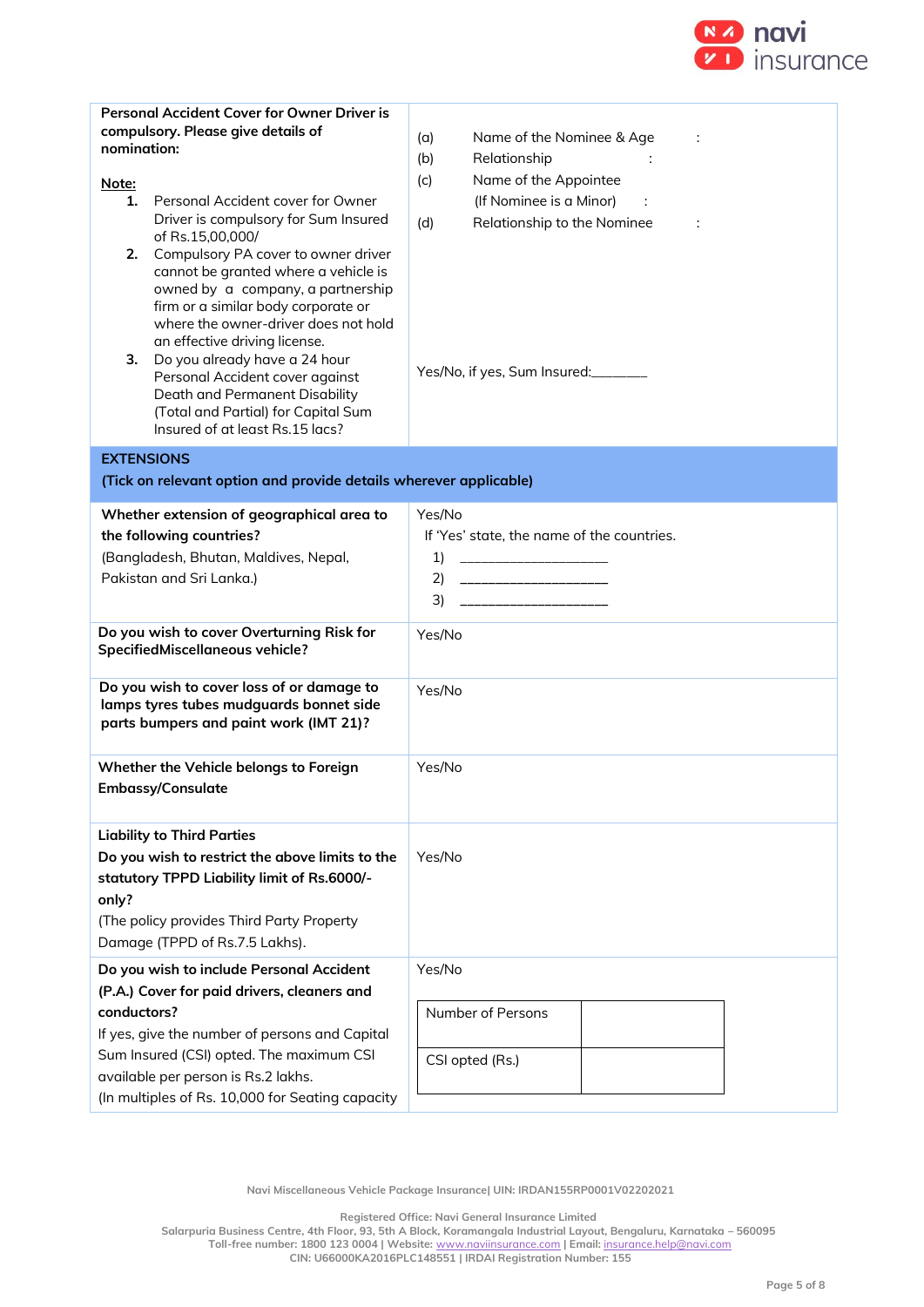

| Do You wish to include P.A Cover for<br>unnamed persons hirer/pillion passengers<br>(Two Wheelers)?<br>If yes, give the number of persons and Capital<br>Sum Insured (CSI) opted. The maximum CSI<br>available per person is Rs.2 lakhs.<br>(In multiples of Rs. 10,000 for Seating capacity<br>as per RC including driver)<br>Do you wish to include legal liability Cover to<br>A) Driver/Conductor/Cleaner<br>B) Other employees | Yes/No<br>Number of Persons<br>CSI opted (Rs.)<br>Yes/No<br>No. Of persons __________<br>No. Of persons __________ |                     |                              |                     |  |
|-------------------------------------------------------------------------------------------------------------------------------------------------------------------------------------------------------------------------------------------------------------------------------------------------------------------------------------------------------------------------------------------------------------------------------------|--------------------------------------------------------------------------------------------------------------------|---------------------|------------------------------|---------------------|--|
| C) Non-fare paying passenger                                                                                                                                                                                                                                                                                                                                                                                                        | No. Of persons __________                                                                                          |                     |                              |                     |  |
| <b>OTHER INFORMATION</b><br>(Tick on relevant option and provide details wherever applicable)                                                                                                                                                                                                                                                                                                                                       |                                                                                                                    |                     |                              |                     |  |
| Whether the vehicle is used for driving                                                                                                                                                                                                                                                                                                                                                                                             | Yes/No                                                                                                             |                     |                              |                     |  |
| tuitions?                                                                                                                                                                                                                                                                                                                                                                                                                           |                                                                                                                    |                     |                              |                     |  |
| Whether vehicle is designed for use of Blind/<br>handicapped/mentally challenged persons<br>and duly endorsed as such by RTA?                                                                                                                                                                                                                                                                                                       | Yes/No                                                                                                             |                     |                              |                     |  |
| Whether vehicle is fitted with fibre glass                                                                                                                                                                                                                                                                                                                                                                                          | Yes/No                                                                                                             |                     |                              |                     |  |
| Are you an existing customer of Navi General<br>Insurance?                                                                                                                                                                                                                                                                                                                                                                          | Yes/No<br>Please provide Policy No: _______________________or<br>Customer ID                                       |                     |                              |                     |  |
| Is your vehicle fitted with any vehicle<br>tracking Device?                                                                                                                                                                                                                                                                                                                                                                         | Yes/No<br>If yes please specify                                                                                    |                     |                              |                     |  |
| Is the vehicle fitted with the any Anti-Theft<br>Device approved by the ARAI, Pune?                                                                                                                                                                                                                                                                                                                                                 | Yes/No<br>If yes, attach Certificate of Installation in the vehicle issued by<br>Automobile Association of India   |                     |                              |                     |  |
| <b>Details of Driver</b>                                                                                                                                                                                                                                                                                                                                                                                                            |                                                                                                                    |                     | Driving<br>Experience        | Age                 |  |
| <b>Owner Driver</b>                                                                                                                                                                                                                                                                                                                                                                                                                 |                                                                                                                    |                     |                              |                     |  |
| <b>Others</b><br>If Others, please specify relation to insured:                                                                                                                                                                                                                                                                                                                                                                     | (Please fill in the details)                                                                                       |                     |                              |                     |  |
| Any Physical infirmity/defective vision or<br>Hearing?<br>If yes provide details:                                                                                                                                                                                                                                                                                                                                                   |                                                                                                                    |                     |                              |                     |  |
| Provide details of any Accident or<br><b>Impending Prosecution.</b>                                                                                                                                                                                                                                                                                                                                                                 | <b>Drivers Name</b>                                                                                                | Date of<br>Accident | Circumstances<br>of Accident | Loss/Cost<br>in (쿡) |  |
| Any Other Relevant Information?                                                                                                                                                                                                                                                                                                                                                                                                     |                                                                                                                    |                     |                              |                     |  |

**Registered Office: Navi General Insurance Limited**

**Salarpuria Business Centre, 4th Floor, 93, 5th A Block, Koramangala Industrial Layout, Bengaluru, Karnataka – 560095 Toll-free number: 1800 123 0004 | Website:** [www.naviinsurance.com](http://www.naviinsurance.com/) **| Email:** [insurance.help@navi.com](mailto:insurance.help@navi.com)

**CIN: U66000KA2016PLC148551 | IRDAI Registration Number: 155**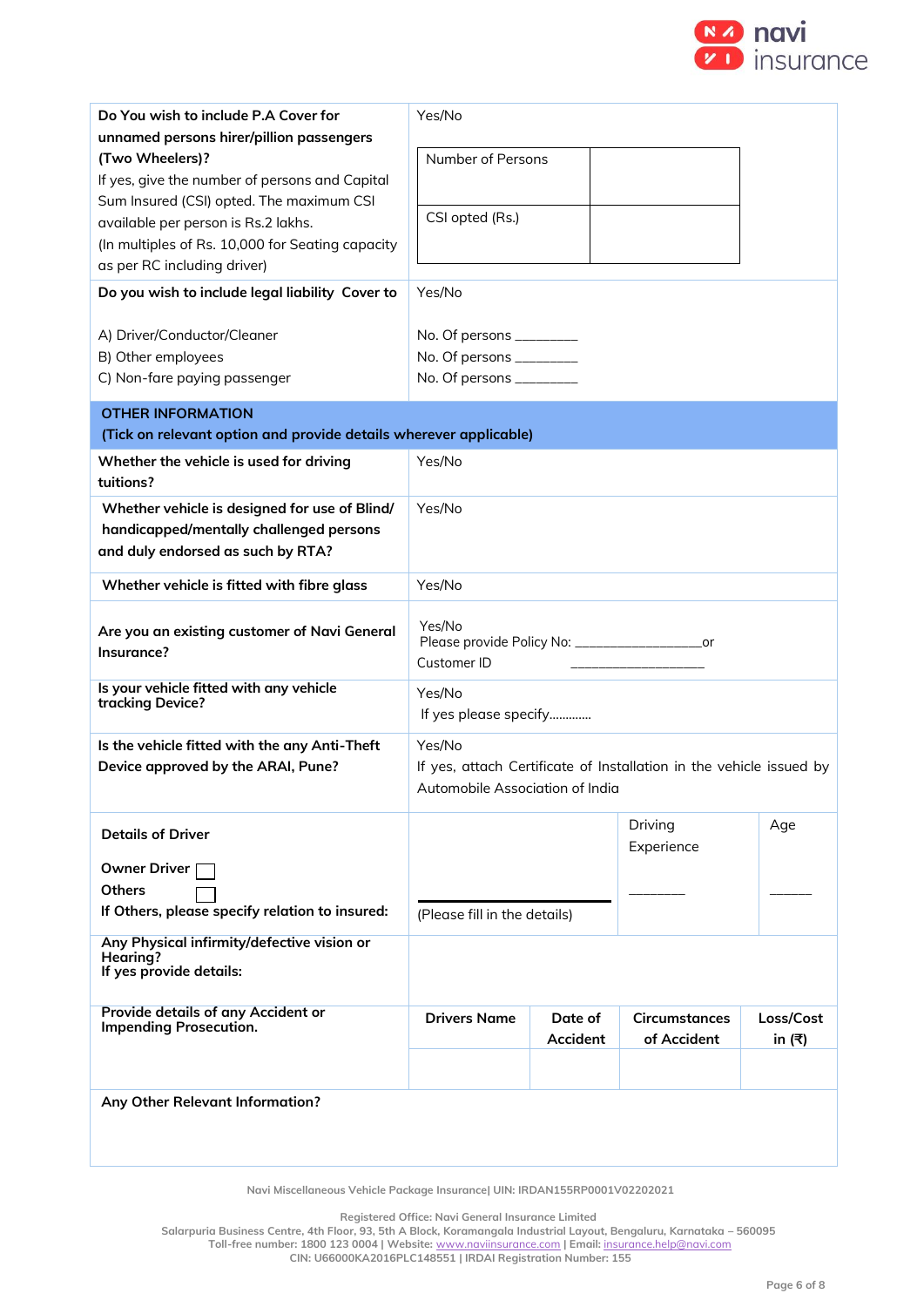

| PREMIUM PAYMENT AND BANK DETAILS                                                                                                                                                                                                                               |                                                                                                             |                            |                                                                |  |                     |  |
|----------------------------------------------------------------------------------------------------------------------------------------------------------------------------------------------------------------------------------------------------------------|-------------------------------------------------------------------------------------------------------------|----------------------------|----------------------------------------------------------------|--|---------------------|--|
| <b>Payment Option:</b>                                                                                                                                                                                                                                         | Cheque $\square$                                                                                            | Demand Draft $\square$     | Fund Transfer □                                                |  | Pay Order □         |  |
|                                                                                                                                                                                                                                                                | Debit Card □                                                                                                | Credit Card □              |                                                                |  |                     |  |
| <b>Premium Amount:</b>                                                                                                                                                                                                                                         | ₹                                                                                                           | Amount in Words:           |                                                                |  |                     |  |
|                                                                                                                                                                                                                                                                | For Cheque/DD/PO (Payable in favour of Navi General Insurance Company Limited)                              |                            |                                                                |  |                     |  |
| Account<br><b>Holder Name</b>                                                                                                                                                                                                                                  |                                                                                                             |                            |                                                                |  |                     |  |
| <b>Instrument Number</b>                                                                                                                                                                                                                                       |                                                                                                             | <b>Instrument Date</b>     |                                                                |  |                     |  |
| <b>Instrument Amount</b>                                                                                                                                                                                                                                       |                                                                                                             | <b>Bank Name</b>           |                                                                |  |                     |  |
| Credit/DebitCard No.                                                                                                                                                                                                                                           |                                                                                                             | <b>Expiry Date</b>         |                                                                |  |                     |  |
| <b>Fund Transfer/Wallet</b><br><b>Name of Bank/Wallet</b>                                                                                                                                                                                                      | ÷<br>÷                                                                                                      | <b>Transaction Number:</b> |                                                                |  |                     |  |
| <b>PAN Number</b>                                                                                                                                                                                                                                              | ÷                                                                                                           | <b>TAN Number</b>          |                                                                |  |                     |  |
| Note:                                                                                                                                                                                                                                                          |                                                                                                             |                            |                                                                |  |                     |  |
|                                                                                                                                                                                                                                                                | As per the Regulatory requirements, we can affect payment of the refund (if any) and or claims only through |                            |                                                                |  |                     |  |
|                                                                                                                                                                                                                                                                | Electronic Clearing System (ECS) / National Electronic Funds Transfer (NEFT) / Real Time Gross Settlement   |                            |                                                                |  |                     |  |
|                                                                                                                                                                                                                                                                | (RTGS) / Interbank Mobile Payment Service (IMPS). If the premium payment mode is other than cheque,         |                            |                                                                |  |                     |  |
|                                                                                                                                                                                                                                                                | please provide your account details as mentioned below for refund purposes.                                 |                            |                                                                |  |                     |  |
| Account No.                                                                                                                                                                                                                                                    |                                                                                                             | <b>IFSC/MICR Code</b>      |                                                                |  |                     |  |
| <b>UPI ID</b>                                                                                                                                                                                                                                                  |                                                                                                             | Branch Name:               |                                                                |  |                     |  |
| <b>Type of Account</b>                                                                                                                                                                                                                                         | Bank's<br>Saving<br>$Account$ $\Box$                                                                        | Current Account □          |                                                                |  |                     |  |
|                                                                                                                                                                                                                                                                | Others (Please Specify) □                                                                                   |                            |                                                                |  |                     |  |
|                                                                                                                                                                                                                                                                | ELECTRONIC INSURANCE ACCOUNT DETAILS OF PROPOSER                                                            |                            |                                                                |  |                     |  |
| (Email Id is mandatory)                                                                                                                                                                                                                                        |                                                                                                             |                            |                                                                |  |                     |  |
| Do you have an EIA                                                                                                                                                                                                                                             | $\Box$ Yes<br>$\Box$ No                                                                                     |                            | If No, do you wish to apply for EIA<br>$\Box$ Yes<br>$\Box$ No |  |                     |  |
| If Yes, please quote the EIA number                                                                                                                                                                                                                            |                                                                                                             |                            |                                                                |  | >>                  |  |
|                                                                                                                                                                                                                                                                | If applied, please mention your preferred Insurance Repository                                              |                            | <<_______________________>>                                    |  |                     |  |
|                                                                                                                                                                                                                                                                |                                                                                                             |                            |                                                                |  |                     |  |
|                                                                                                                                                                                                                                                                | *Email Id (Registered with Insurance Repository)                                                            |                            |                                                                |  | $\ll$ $\rightarrow$ |  |
|                                                                                                                                                                                                                                                                |                                                                                                             |                            |                                                                |  |                     |  |
| Your Policy will be credited in your EIA account and your address details as mentioned in the EIA shall<br>override the address provided in this proposal for Insurance. We request you to inform the Repository of any<br>changes in the details immediately. |                                                                                                             |                            |                                                                |  |                     |  |
|                                                                                                                                                                                                                                                                |                                                                                                             |                            |                                                                |  |                     |  |

# **Declaration:**

"I/We desire to insure with NAVI GENERAL INSURANCE LTD ("Company") in respect of the vehicle described in this proposal form and statements contained herein, shared by me digitally or otherwise either through Company website, emails, Mobile application or any such mode of communication are true and accurate representations.

I/We undertake and confirm that:

- a) If any of the statements made herein are found to be false or incorrect, the benefits under this policy would stand forfeited.
- b) This application and declaration shall be promissory and shall be the basis of contract between me/us and the Company.
- c) I/We have read and understood the coverages, the terms and conditions and accept the Company's policy of insurance along with said conditions.
- d) If any additions or alterations are carried out by me/us in this proposal form or if there is any change in the information submitted by me/us after the submission of this proposal form, then the same would be conveyed to the Company immediately, failing which the benefits under the policy would stand forfeited.

e) The Company may take appropriate measures to capture the voice log for all telephonic transactions

**Navi Miscellaneous Vehicle Package Insurance| UIN: IRDAN155RP0001V02202021**

**Registered Office: Navi General Insurance Limited**

**Salarpuria Business Centre, 4th Floor, 93, 5th A Block, Koramangala Industrial Layout, Bengaluru, Karnataka – 560095 Toll-free number: 1800 123 0004 | Website:** [www.naviinsurance.com](http://www.naviinsurance.com/) **| Email:** [insurance.help@navi.com](mailto:insurance.help@navi.com)

**CIN: U66000KA2016PLC148551 | IRDAI Registration Number: 155**